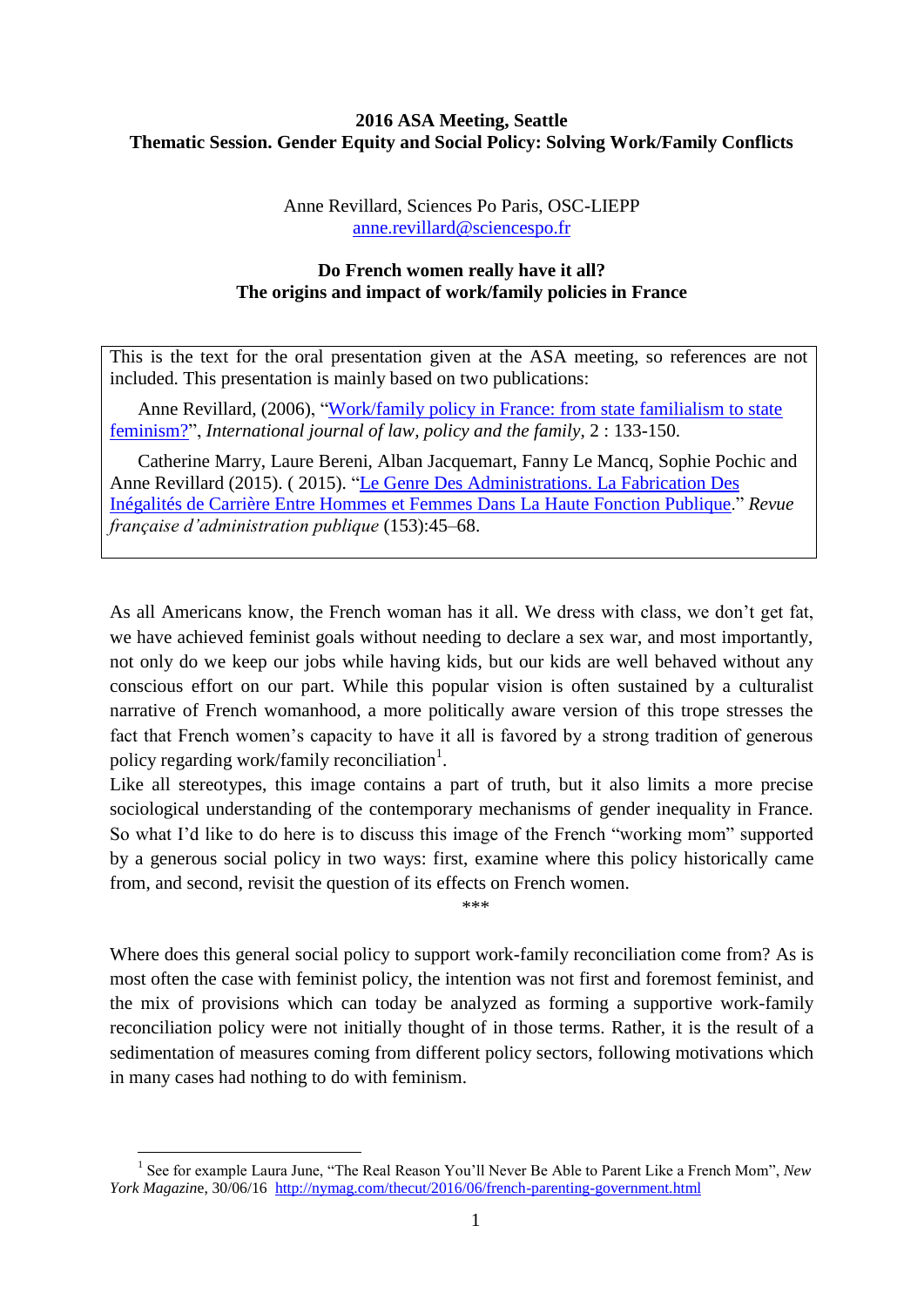At the turn of the XXth century several provisions within labor law and education policies had an important impact on work/family relations, and tended to favor women's and mothers' labor force participation.

The changes made to labor law resulted from the fact that, at a time when demographic concerns where on the rise throughout Europe, French political leaders took for granted working class mothers' participation in the labor force as a necessary evil, and framed the issue in terms of "protection" of working mothers: as Jane Jenson notably stressed, the idea was not to prevent mothers from entering the labor force, but to make it possible for working women to have as many healthy children as possible.

Hence the creation of a legally ensured 8 week maternity leave in 1909, to which a daily allowance was added in 1913, and this allowance shifted from a system of assistance to a system of insurance in 1930, covering the lost wages. The duration of the maternity leave was then gradually extended to the current 16 weeks. Even though these measures were not designed by French politicians in a feminist goal but mainly for demographic reasons, they resulted in facilitating mothers' labor force participation. Moreover, this model of the "working mother" was mostly circumscribed to the working class: middle and upper class women were not encouraged to work on the labor market.

As far as care for young children is concerned, full-day preschools were developed since the middle of the XIXth century. Kim Morgan shows how this development of early childhood education can be linked to the fight of secular republicanism against the Catholic church. Here again, although the provision was not meant to help women combine child-care and waged work, it certainly had that effect. The development of the preschool system also initially targeted in priority the working class.

Then after the Second World War, different and contradictory provisions came from another policy sector, that of family policy, institutionalized around the defense of a strict model of gendered division of labor and pronatalism. At the time, tax incentives and allowances aimed at keeping women as care providers at home and encouraged families of at least three children.

In the 1960s and 1970s, this more conservative orientation was, in turn, challenged by the rise of both a feminist movement and state feminism, with the creation of women's policy agencies which promoted a new definition of work-family reconciliation as a means to women's equality

Hence as of the 1970s, new measures were adopted to facilitate women's labor force participation: the child care system expanded, various allowances and tax deductions for child care were created. This feminist reorientation of family policy was also encouraged by feminist policy at the EU level, which framed work-family reconciliation as a gender equality issue as well as an economic issue, the idea being to favor women's labor force participation.

But the familialist tradition didn't cease, and other measures, sometimes also adopted in the name of work-family reconciliation, promoted a more traditional view of the family. For example in 1985 an allowance was created to fund a long parental leave (up to three years for each child), the financial compensation being high enough to create a strong incentive for working-class women. While part of family policy, this was also a means for the government to decrease unemployment rates by taking these women out of the labor market.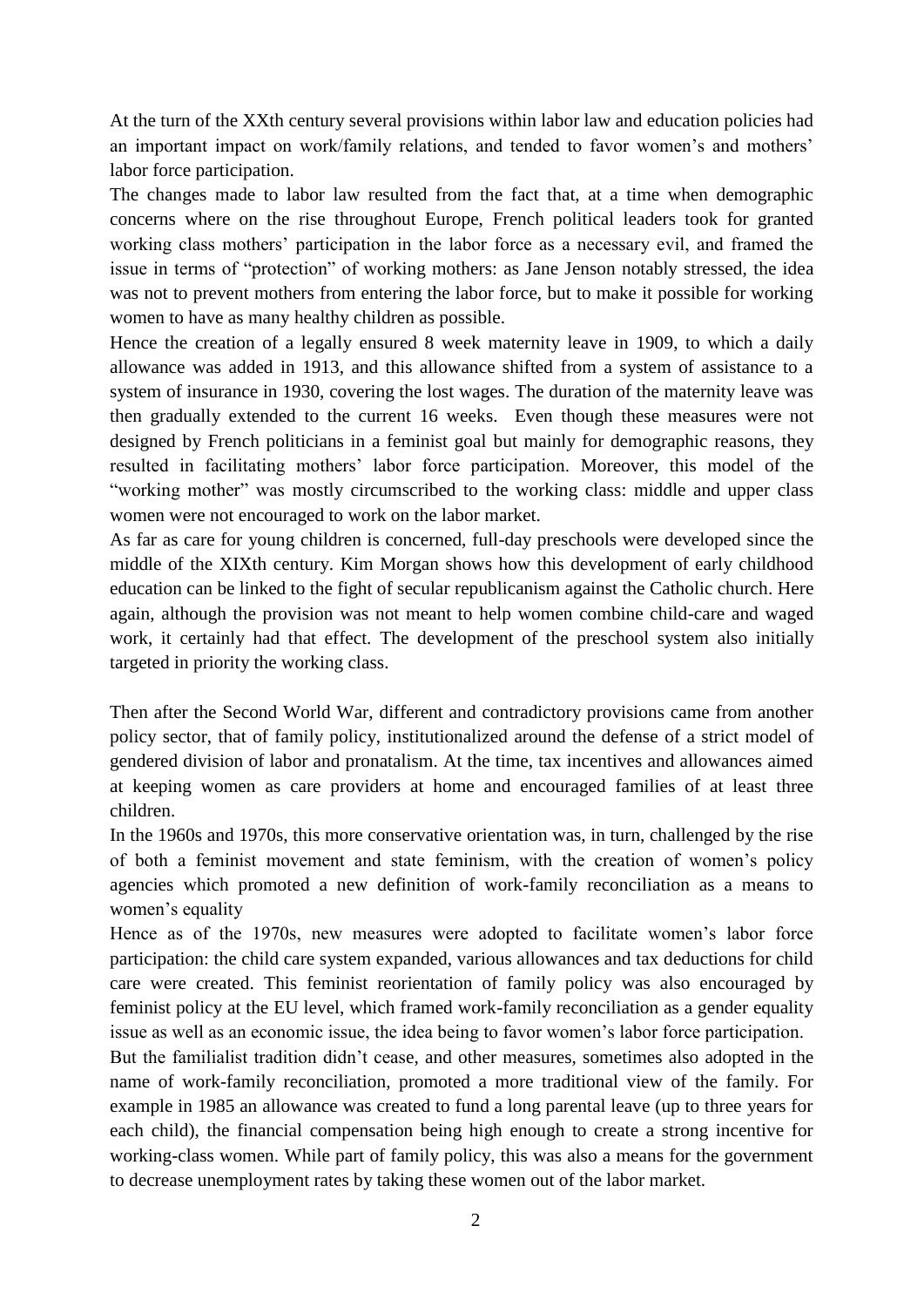So these work-family provisions were also differentiated according to social class, but not in the same way as what was the case at the beginning of the century: this time, by means of such allowances, working-class women tend to be encouraged to stay home, while the other provisions mainly benefit middle and upper class women.

Recently, this has been reinforced by the general upper-class orientation of gender equality policy, focusing a lot on access to power and higher positions in the aftermath of the adoption of the parity laws in 2000.

To sum up, the French policy tradition regarding the work-family interface is generally characterized by a high level of state intervention, but this translates into different, sometimes conflictive orientations. The extent to which it goes towards supporting women's labor force participation depends on a power balance between feminist and familialist actors, and it also varies a lot according to social class.

\*\*\*

Therefore the effects of this policy context are not homogeneous, and need to be analyzed specifically for different categories of women. Here I will focus on the most privileged categories to show how these policies indeed enable them to have rewarding careers, but also to show the limits of what these policies do.

I am drawing on a research I took part in, coordinated by Catherine Marry. The research addressed gender inequalities in the French higher administration, based on 95 life-story interviews with women and men in two ministries, finance and social affairs. The people we interviewed are all top executives in managerial positions within their departments. The dominant profile is white, with middle to upper class background, prestigious diploma, and rather traditional family situations: most of them are married in heterosexual couples with children.

If we focus on the women and to what extent their careers have been facilitated by the social policy context, the very fact that most of them have children and are pursuing fulfilling careers is already evidence of the positive impact of French family policy. They all rely on an extensive delegation of care work and they are both financially and symbolically supported for it – financially by the social policy I described earlier, and symbolically in the sense that the social control on motherhood and the pressure regarding "good mothering" is much lighter on upper class women, and probably lighter than what it typically is in the US (there so far has been a lot less social control regarding breastfeeding for example).

And yet, the experience is not as smooth and effortless as the stereotype has it. The combination of family life and professional life is an issue on many levels for these women: the interviews conducted with them are full of anxiety and expressions of exhaustion on the subject. Why is that?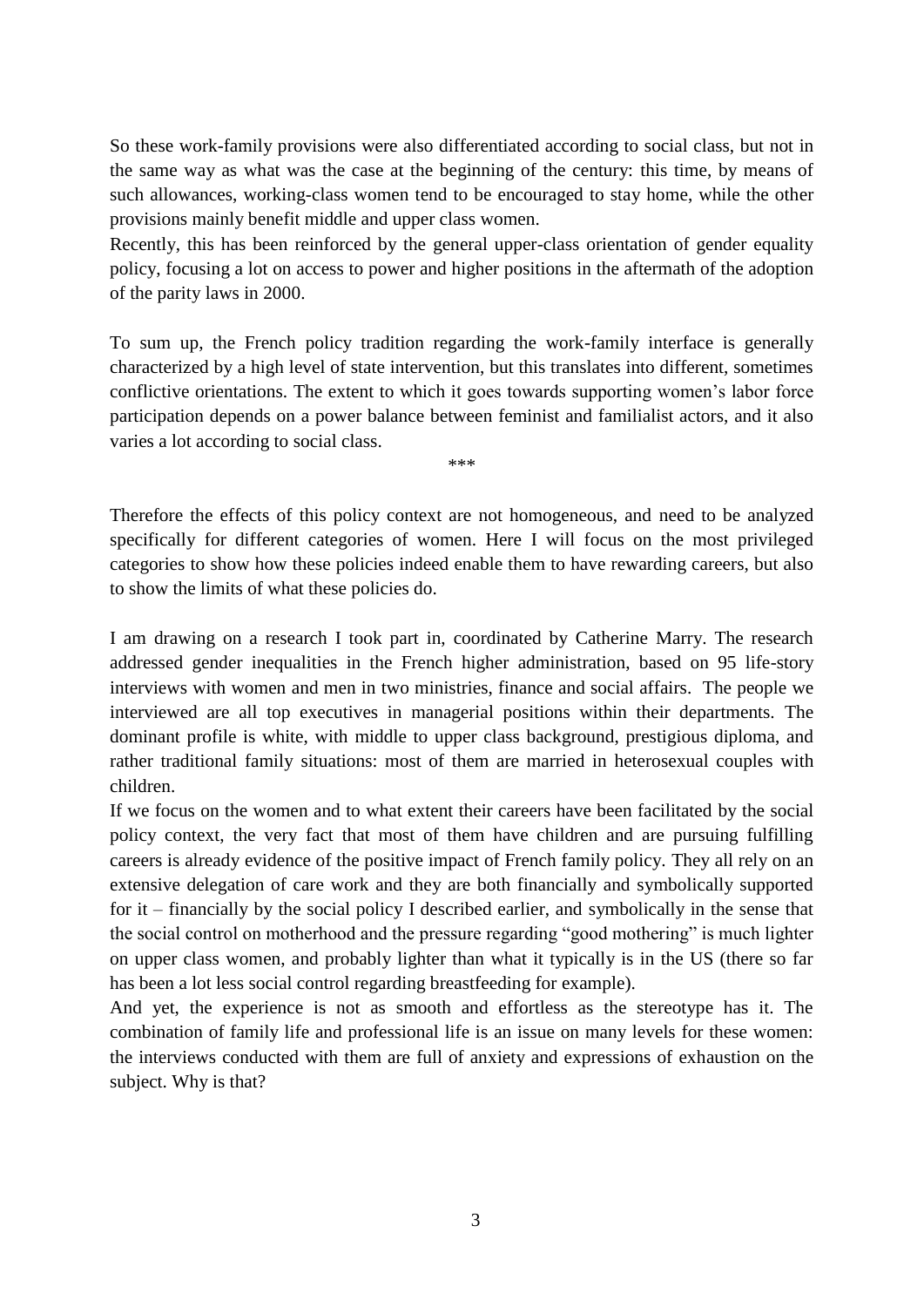The main reason is that there is a discrepancy between state-level policies which, as we have seen, turn motherhood into a state affair, and organizational policies, norms and practices, which remain grounded in a male-breadwinner model and define care as a personal responsibility<sup>2</sup>. I will give three illustrations of this.

First, an interesting result of the conflict between state policy and organizational policy is the fact that even though it is over a century old, the right to maternity leave still is not entirely perceived as an entitlement within the organizational settings we studied. Concretely, women feel they need to plan their pregnancies in order to limit their impact on the work organization, and several women have worked from home during their legal maternity leave.

Secondly, the day to day time constraints, with often 9am to 9pm work hours, are incompatible with parents engaging in any significant involvement in direct care for their kids during the week. However, the intensity of this constraint varies from one administration to the other: they are much stronger in the finance ministry than at social affairs. But besides the day to day organization of care, many respondents complain that the organization makes no room for the necessary unpredictable events of childhood life: having a baby-sitter until 9PM is not a problem, but having to leave work early for an emergency medical appointment is a whole other issue. Here again, the organization does not recognize workers as parents.

Finally, geographical mobility remains an important criterion for career advancement in the public as well as in the private sector in many managerial positions, even though some equality policies at the organizational level are trying to address this issue. Within a couple, geographical mobility often means sacrifying a person's career in order for the other one to be able to move, so this is a good example of the persistence of a single-career (if not singlebreadwinner) model.

Hence one of the main limits of what state policies can do is that they are in contradiction with organizational norms.

Our study also shows that there are limits to what these policies do, and maybe to what they can do, in terms of promoting gender equality not just in the workplace, neutralizing the impact of family responsibility, but in the family itself, in terms of the actual sharing of this responsibility.

Even though there have been some policy attempts to address this, such as the creation of a paternity leave, the experience of conducting life-story research with both men and women is very revealing in this respect: it is actually for French men that the stereotype holds true. For them, work-family reconciliation is effortless, and it just does not come up as an issue in the interviews; whereas for women, it is a major concern. And this is also supported by quantitative data on a broader scale: today women in France still do twice as much domestic

<sup>1</sup> <sup>2</sup> There have been some attempt at putting in place gender equality policies at the organizational level, notably as part of the general promotion of "diversity", but so far these have had very little impact on actual organizational norms and practices.